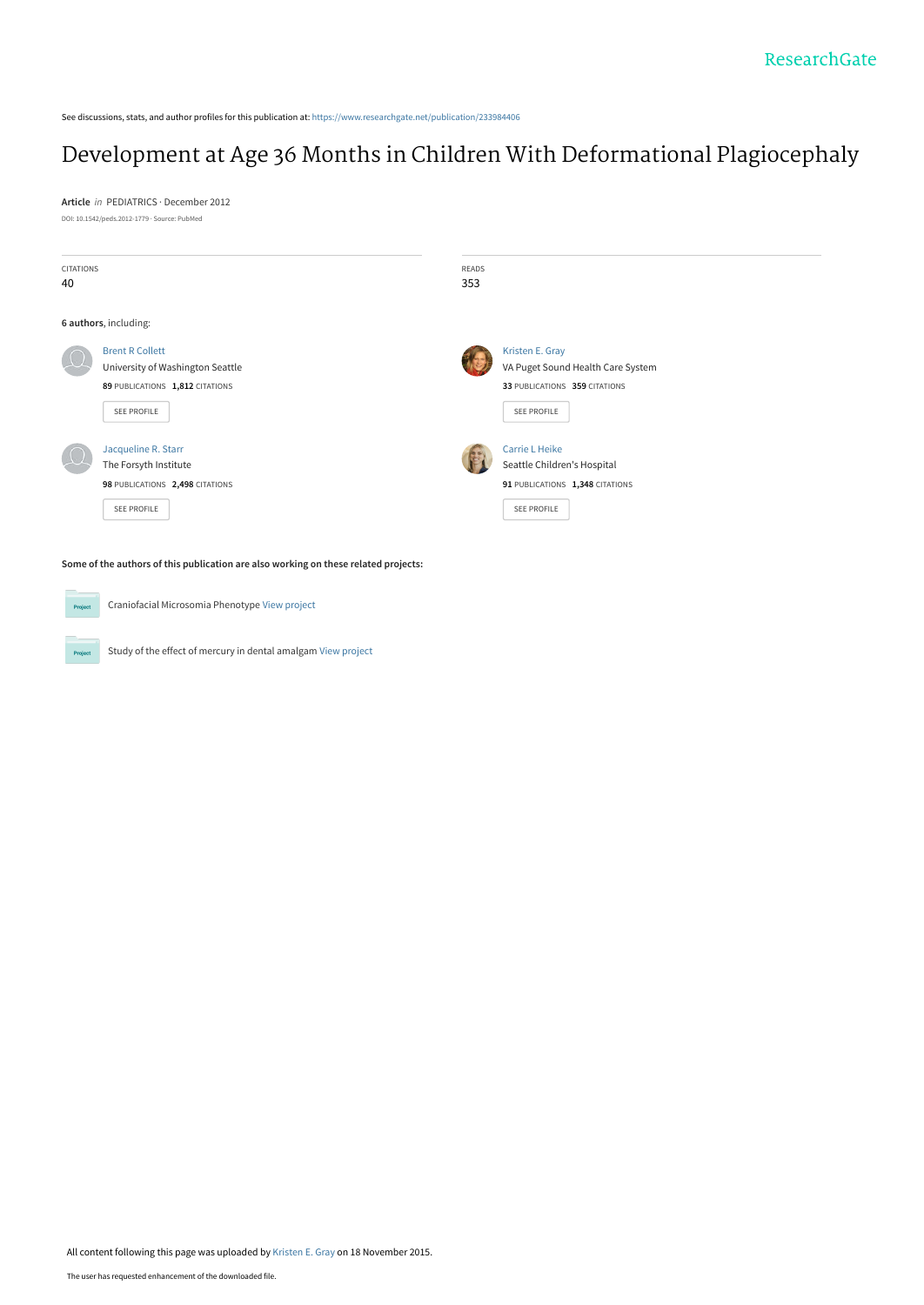## Development at Age 36 Months in Children With Deformational Plagiocephaly

AUTHORS: Brent R. Collett, PhD,<sup>a,b</sup> Kristen E. Gray, MS,<sup>c</sup> Jacqueline R. Starr, PhD,<sup>c,d,e</sup> Carrie L. Heike, MD,<sup>f,g</sup> Michael L. Cunningham, MD, PhD,<sup>f,g</sup> and Matthew L. Speltz, PhD<sup>a,b</sup>

Departments of aPsychiatry and Behavioral Sciences, <sup>c</sup>Epidemiology, and <sup>f</sup>Pediatrics, University of Washington, Seattle, Washington; Department of <sup>b</sup>Psychiatry and Behavioral Medicine, and <sup>g</sup>Seattle Children's Craniofacial Center, Seattle Children's Hospital, Seattle, Washington; <sup>d</sup>Department of Clinical and Translational Research, The Forsyth Institute, Cambridge, Massachusetts; and eDepartment of Oral Health Policy and Epidemiology, Harvard School of Dental Medicine, Boston, Massachusetts

#### KEY WORDS

plagiocephaly, developmental assessment, preschool age, Back to Sleep

#### ABBREVIATIONS

3D—3 dimensional

BSID-III—Bayley Scales of Infant and Toddler Development, Third Edition

CI—confidence interval

DP—deformational plagiocephaly

RR—relative risk

SES—socioeconomic status

Dr Collett assisted in study conceptualization and design, participated in recruitment and data collection, supervised infant/toddler examiners, led data analyses, drafted the initial manuscript, and approved the final manuscript as submitted; Ms Gray assisted with conceptualization and study design, particularly data analyses and interpretation; assisted with manuscript preparation; provided a critical review of the manuscript; and approved the final manuscript as submitted; Dr Starr assisted in conceptualization and study design, particularly data analyses and interpretation; provided a critical review of the manuscript; and approved the final manuscript as submitted; Dr Heike assisted with conceptualization and study design, particularly collection of 3-dimensional cranial imaging data; provided a critical review of the manuscript; and approved the final manuscript as submitted; Dr Cunningham assisted with study conceptualization and design, provided medical oversight during participant enrollment (eg, to determine eligibility when questions arose for children with other medical conditions), provided a critical review of the manuscript, and approved the final manuscript as submitted; and Dr Speltz conceptualized and designed the study, obtained National Institutes of Health funding, supervised data collection, assisted with data analyses and interpretation, provided a critical review of the manuscript, and approved the final manuscript as submitted.

(Continued on last page)

WHAT'S KNOWN ON THIS SUBJECT: Infants and toddlers with deformational plagiocephaly (DP) score lower on developmental measures than children without DP and lower than expected relative to test norms.

**WHAT THIS STUDY ADDS:** This study is the first to examine developmental outcomes in preschool-aged children with DP relative to demographically similar children without DP using a standardized, clinician administered assessment.

## abstract

.<br>Nih

**OBJECTIVES:** Infants and toddlers with deformational plagiocephaly (DP) have been shown to score lower on developmental measures than unaffected children. To determine whether these differences persist, we examined development in 36-month-old children with and without a history of DP.

METHODS: Participants included 224 children with DP and 231 children without diagnosed DP, all of who had been followed in a longitudinal study since infancy. To confirm the presence or absence of DP, pediatricians blinded to children's case status rated 3-dimensional cranial images taken when children were 7 months old on average. The Bayley Scales of Infant and Toddler Development, Third Edition (BSID-III) was administered as a measure of child development.

RESULTS: Children with DP scored lower on all scales of the BSID-III than children without DP. Differences were largest in cognition, language, and parent-reported adaptive behavior (adjusted differences =  $-2.9$  to  $-4.4$  standard score points) and smallest in motor development (adjusted difference  $=$  -2.7). Children in the control group who did not have previously diagnosed DP but who were later rated by pediatricians to have at least mild cranial deformation also scored lower on the BSID-III than unaffected controls.

CONCLUSIONS: Preschool-aged children with a history of DP continue to receive lower developmental scores than unaffected controls. These findings do not imply that DP causes developmental problems, but DP may nonetheless serve as a marker of developmental risk. We encourage clinicians to screen children with DP for developmental concerns to facilitate early identification and intervention. Pediatrics 2013;131:e109–e115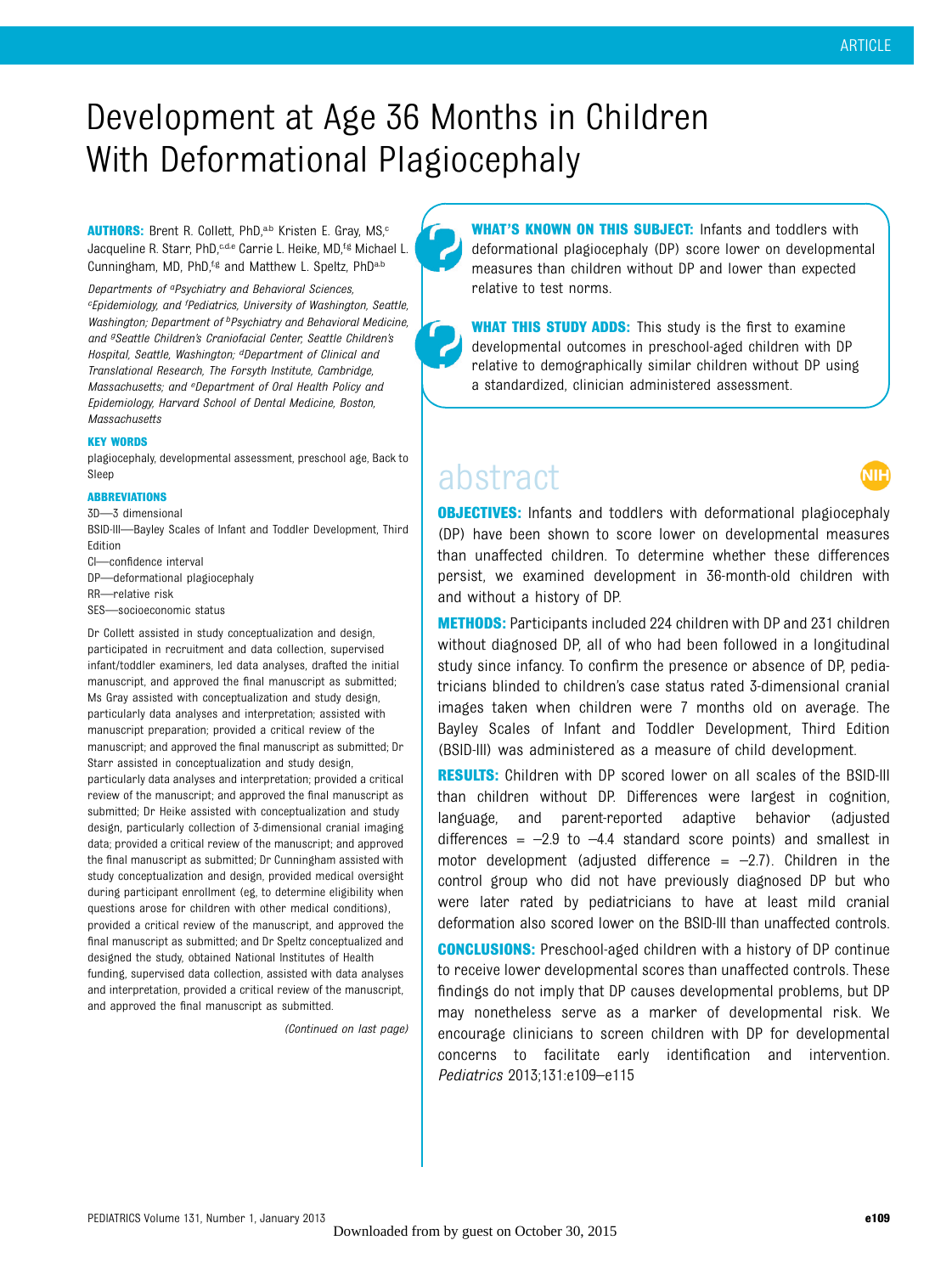Deformational plagiocephaly (DP) refers to flattening of the infant skull secondary to external forces. The prevalence of DP in the United States has increased from 5% in the 1990s to 20% to 30% at present, $1-3$ an increase largely attributed to the successful "Back to Sleep" campaign.4 Many clinicians consider DP to be a minor cosmetic condition, although DP has been associated with heightened risk for developmental delays in infants and toddlers.5–<sup>10</sup> Data on the persistence of DP-associated delays are less consistent.11–<sup>13</sup> Existing studies are limited by the use of parent observations rather than clinician-administered measures, and most have relied on retrospective evaluations of development and comparisons to test norms.

To determine whether DP is associated with development from diagnosis through age 3 years, we initiated a longitudinal study of 235 children diagnosed with DP and 237 demographically similar controls. Participants were previously assessed at an average age of 7 and 18 months (Time 1 and Time 2, respectively) using the Bayley Scales of Infant and Toddler Development–Third Edition (BSID-III).14 At both assessments, children with DP received lower BSID-III scores than controls.<sup>5,10</sup> In this study, we sought to examine whether (1) these group differences persisted at age 36 months (Time 3), (2) findings were altered by participation in developmental interventions, and (3) outcomes among cases were affected by demographic and clinical variables.

#### **METHODS**

#### **Participants**

Participants were enrolled after obtaining informed consent using procedures approved by the Institutional Review Board at Seattle Children's Hospital.

#### Infants With DP

The parents of infants with DP were approached for participation at the time of their child's diagnosis at the Seattle Children's Hospital Craniofacial Center (see Speltz et al<sup>10</sup>). Patients were eligible if they had been diagnosed with DP by a craniofacial specialist, were aged 4 to 11 months, and families were able to complete a study visit within 4 weeks of the child's diagnosis. Exclusions were (1) history of prematurity  $(<$ 35 weeks' gestation); (2) a diagnosed neurodevelopmental condition, brain injury, or significant hearing or vision impairment; (3) presence of a major malformation or  $\geq$ 3 minor extracranial anomalies15; (4) a non-English-speaking mother; (5) history of adoption or out-ofhome placement; and (6) family plans to move out of state before project completion. We recruited 235 infants with DP between June 2006 and February 2009, representing 52% of eligible patients. Participants were similar to nonparticipants with regard to demographic characteristics and DP severity.10

#### Infants Without DP

In addition to the exclusions listed for infants with DP, infants without DP were excluded if they had been diagnosed with DP or any other craniofacial anomaly. The first 8 infants inthis group were identified through pediatric practices. Remaining infants were identified from a pool of families who agreed to be contacted for research participation when their child was born. Parents were contacted by phone when their child was 4 to 11 months old, and those who expressed interest in the project were screened to determine eligibility. We selected controls who were most similar to infants in the DP cohort in terms of infants'age, gender, ethnicity, and family socioeconomic status (SES).16 Two hundred thirty-seven infants without known DP were recruited between March 2007 and February 2009, representing 90% of those eligible for participation. Twenty-seven families declined participation.

#### Measures

#### Severity of Cranial Deformation

Three-dimensional (3D) cranial images were obtained during participants' Time 1 study visit using the 3dMD Cranial System (see Speltz et al<sup>10</sup>). Images were deidentified, randomly sorted, and rated for severity by 2 craniofacial pediatricians (MC and CH) who were unaware of DP status. A 4-point ordinal scale (none, mild, moderate, severe) was used to rate cranial deformation. The mean of the 2 raters' scores was used to represent the overall severity of each participant's cranial deformation. Interrater agreement (weighted  $\kappa$ ) was 0.72 for severity category and  $(\kappa)$  0.80 for the presence or absence of any deformation.

#### Bayley Scales of Infant and Toddler Development, Third Edition (BSID-III)

The BSID-III<sup>14</sup> yields composite scores for cognitive, language, and motor development and for parent reports of the child's adaptive behavior. Subscale scores are derived for expressive and receptive language and for fine and gross motor development. Raw scores are converted to norm-referenced standard scores (average  $= 100$ , SD  $=$ 15) for composite scales and scaled scores (average  $= 10$ ,  $SD = 3$ ) for language and motor subscales. Gestational age was calculated using maternal report of due date and birth date. We corrected BSID-III scores for prematurity for children born between 35 and 37 weeks' gestation and for those born at 37 weeks' gestation but weighing  $<$ 6 pounds. The BSID-III was administered by trained psychometrists, who were blinded to children's case status, although on occasion this may have been compromised by some children's appearance or information shared by parents. Assessments were videotaped, and ∼10% were reviewed for reliability by one of the authors (BC). Scoring agreement on individual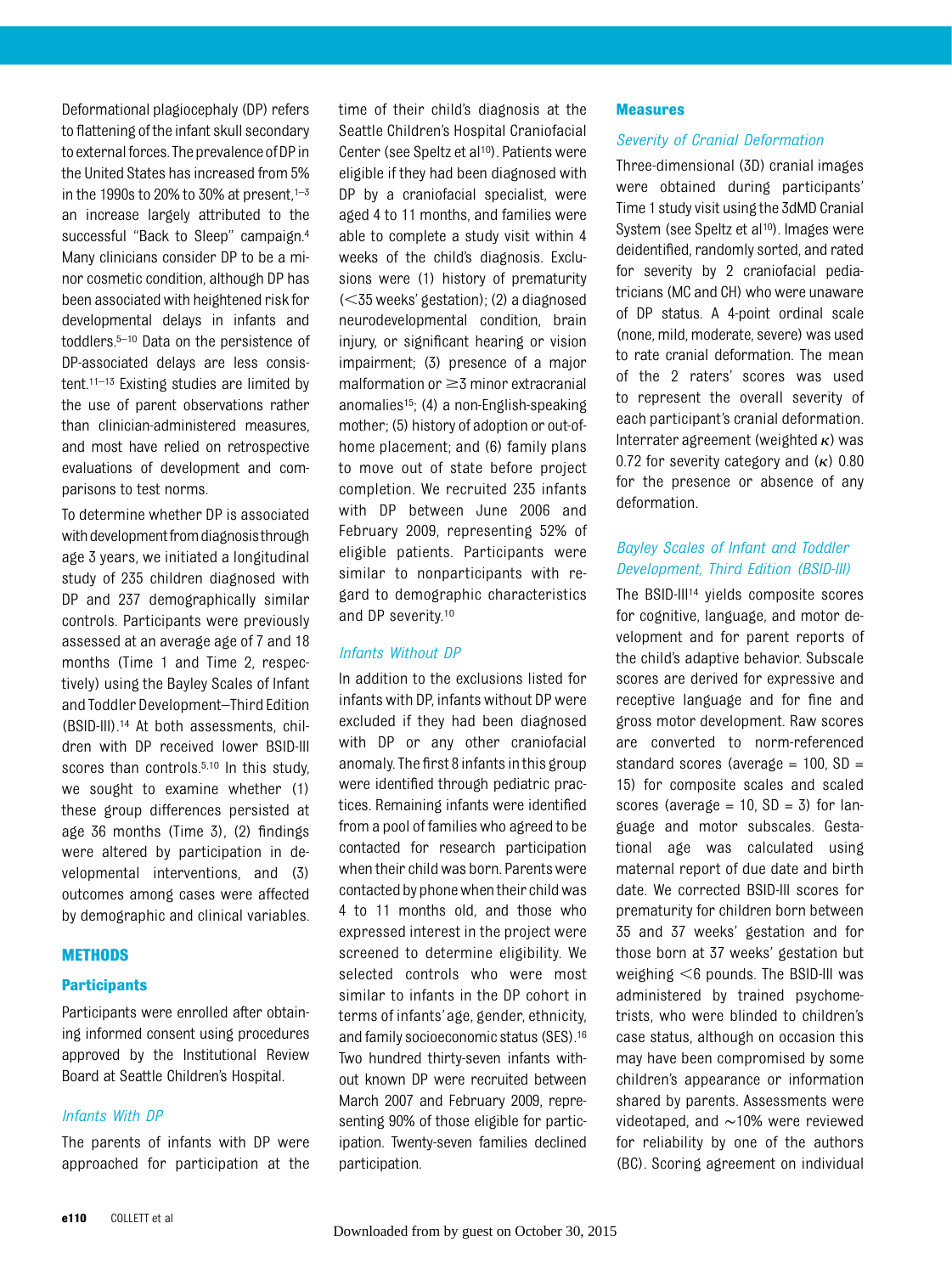items  $(\kappa)$  was 0.84 to 0.90. Mothers were asked to complete the BSID-III adaptive development scale and return the form by mail.

#### Medical and Intervention History

Interviews were completed with mothers at Time 1 to document demographic characteristics and medical history, including history of suspected or confirmed torticollis. At Time 3, an abbreviated interview was conducted for cases and controls to obtain information about newly diagnosed medical conditions and participation in developmental interventions. Because the duration of services varied, participants were only classified as receiving an intervention if they had  $\geq$ 4 treatment sessions or  $\geq$  2 months of monitoring in a "Birth-to-Three" early intervention program. These cutoffs were used to differentiate children receiving only assessments from those participating in ongoing intervention. For cases, the Time 3 interview also documented the use of orthotic treatments for DP.

#### Assessment Procedures

We scheduled participants' Time 3 visit within 12 weeks of the child's 3-year birthday and set an upper age limit of 42 months. Parents unable to participate in a full assessment completed the interview by phone and were mailed the BSID-III adaptive behavior scale. After testing, psychometrists indicated whether they considered the evaluation "valid" or "invalid" due to child behavior (eg, noncompliance) or testing circumstances (eg, child illness). One or more BSID-III scores were dropped for 1 child with DP and 6 children without DP due to examiner ratings of invalidity.

#### Data Analyses

We used pediatricians' ratings of Time 1 3D surface images to categorize participants into 3 groups: DP Cases

(infants with a diagnosis of DP, confirmed with clinician ratings), Unaffected Controls (infants with no previous diagnosis of DP and no evidence of DP with clinician ratings), and DP Controls (infants without previously diagnosed DP but detectable dysmorphology based on our pediatricians' ratings of 3D images).

Linear regression analyses with robust standard errors were used to compare Time 3 standard scores for DP cases and unaffected controls on the BSID-III cognitive, language, motor, and adaptive behavior composites. We also examined differences in scaled scores on BSID-III language and motor subscales. In categorical analyses, we used Poisson regression models with robust standard errorsto estimatethe relative risk (RR) of children with and without DP receiving a standard score  $\leq$ 85 on the BSID-III composite scales, a conventional threshold for risk of developmental delay. We adjusted all analyses for children's age (in months), gender, race/ethnicity (white and non-Hispanic vs non-White or Hispanic), and SES.

In secondary analyses, we used linear regression to compare average BSID-III scores of unaffected controls and DP controls. Among cases, we examined developmental outcomes as a function of initial severity, coded as "mild" or "moderate to severe." In separate regression analyses, we also examined developmental outcomes among cases as a function of children's gender; history of suspected or confirmed torticollis; and history of orthotic treatment. In addition to adjusting for demographic covariates, we adjusted these analyses for Time 1 DP severity (continuous).

The foregoing analyses do not account for the fact that some children received developmental interventions before being assessed. This could bias casecontrol differences toward the null because these interventions were far more common among DP cases (see

Table 1) and may have improved their developmental outcomes on average. We therefore repeated the primary analyses using censored normal regression.17 This approach assumes that we cannot know how participants receiving intervention would have scored without treatment, but their estimated scores would likely have been at least as low as their observed scores (ie, their scores are "left censored"). This method therefore provides an estimate of bias by accounting for the anticipated increase in BSID-III scores after intervention. Analyses were completed by using the Stata SE 12.0 software package.<sup>18</sup>

#### **RESULTS**

Two hundred fifteen children with and 224 children without diagnosed DP completed the BSID-III at Time 3. A parent interview or BSID-III adaptive behavior scale was completed for an additional 9 children with DP and 7 controls, resulting in partial or complete data for 224 children with DP and 231 children without DP (95% and 97% of the original cohorts, respectively). Compared with participants, families lost to follow-up (11 children with DP, 6 children without DP) had lower SES (71% Hollingshead categories III–IV compared with 28% among participants), and a greater proportion were non-White or Hispanic (59% compared with 35% among participants). Participants and nonparticipants were similar in their average DP severity at Time 1.

Children with and without DP were predominantly male, of white race, and of middle to upper SES (Table 1). The mean age at Time 3 for children in both groups was ∼36 months. Seventy-nine children with DP (35.3%) received orthotic treatment. Eighty-two children with DP (36.6%) and 15 children without DP (6.5%) participated in  $\geq$ 4 intervention sessions or  $\geq$  months of Birth-to-Three monitoring.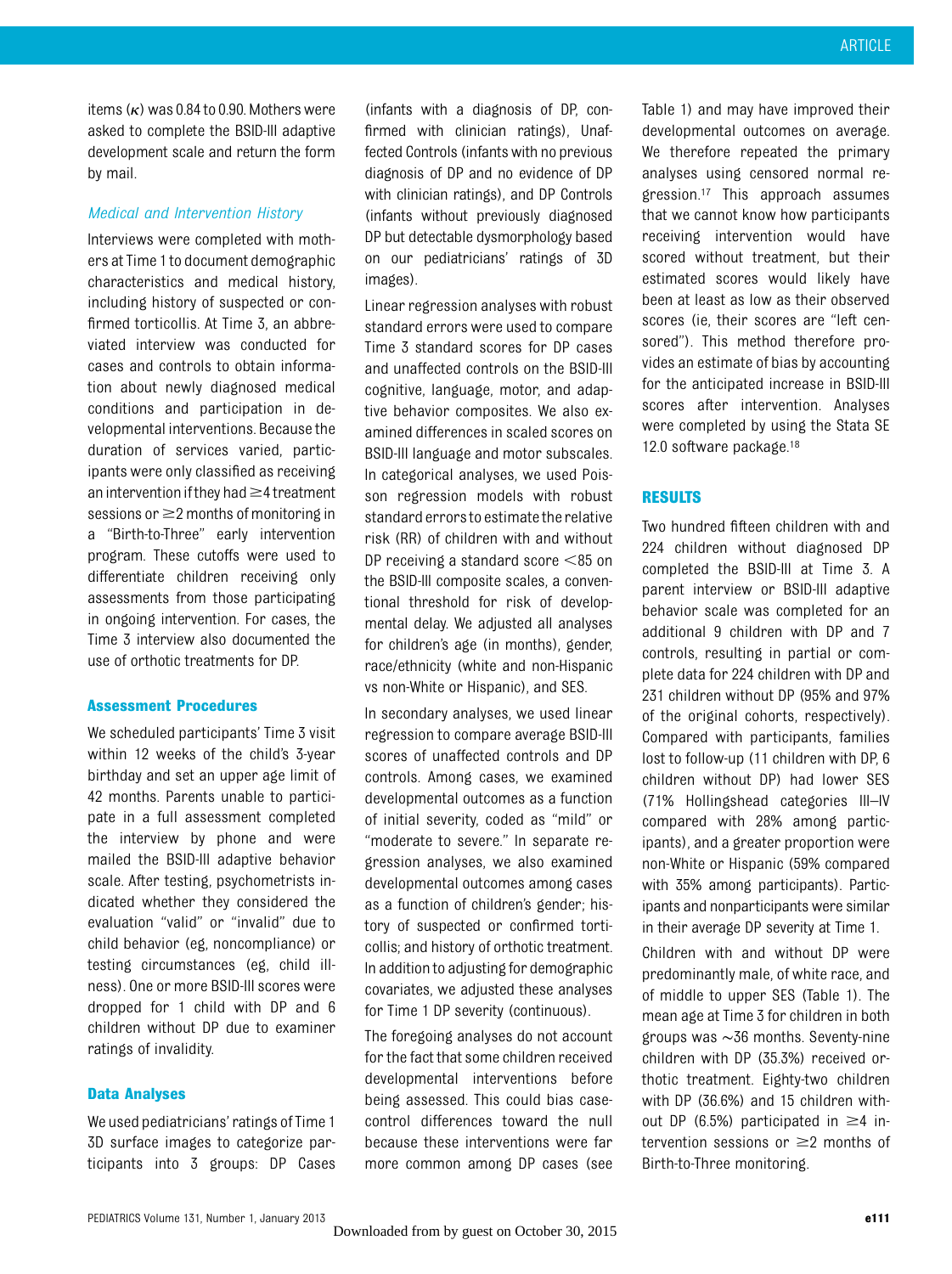TABLE 1 Demographic and Clinical Characteristics for Children With DP (Cases) and Without Deformational Plagiocephaly (Controls)

| Characteristic                                                     | Cases $(n = 224)$ |      | Controls $(n = 231)$ |       |
|--------------------------------------------------------------------|-------------------|------|----------------------|-------|
|                                                                    | n                 | %    | $\sqrt{n}$           | $\%$  |
| Gender                                                             |                   |      |                      |       |
| Male                                                               | 145               | 64.7 | 139                  | 60.2  |
| Female                                                             | 79                | 35.3 | 92                   | 39.8  |
| Age in months at Time 3 (mean, SD) <sup>a</sup>                    | 36.5(1.2)         |      | 36.0(1.1)            |       |
| Race/ethnicity                                                     |                   |      |                      |       |
| Caucasian                                                          | 153               | 68.3 | 144                  | 62.3  |
| Asian/Pacific Islander                                             | 12                | 5.4  | 12                   | 5.2   |
| Black/African American                                             | $\mathbf{0}$      |      | 6                    | 2.6   |
| Hispanic/Latino                                                    | 26                | 11.6 | 28                   | 12.1  |
| Mixed race/Other                                                   | 33                | 14.7 | 41                   | 17.7  |
| Familial SES (mean, SD)                                            | 47.1 (12.4)       |      | 46.9 (11.6)          |       |
| I (high)                                                           | 80                | 35.7 | 60                   | 26.0  |
| Ш                                                                  | 89                | 39.7 | 100                  | 43.3  |
| $\mathbf{III}$                                                     | 34                | 15.2 | 46                   | 19.9  |
| IV                                                                 | 15                | 6.7  | 20                   | 8.7   |
| V (low)                                                            | 6                 | 2.7  | 5                    | 2.2   |
| History of torticollis <sup>b</sup>                                |                   |      |                      |       |
| Suspected                                                          | 9                 | 4.0  | 3                    | 1.3   |
| Confirmed                                                          | 89                | 39.7 | $\overline{2}$       | 0.9   |
| None                                                               | 126               | 56.3 | 226                  | 97.8  |
| Orthotic helmet or band therapy <sup>b</sup>                       |                   |      |                      |       |
| Yes                                                                | 79                | 35.3 | $\Omega$             |       |
| No                                                                 | 145               | 64.7 | 231                  | 100.0 |
| Developmental interventions <sup>b</sup>                           |                   |      |                      |       |
| Physical or occupational therapy                                   | 104               | 46.4 | 11                   | 4.8   |
| Speech/language therapy                                            | 34                | 15.2 | 14                   | 6.1   |
| Birth-to-Three monitoring                                          | 31                | 13.8 | 16                   | 6.9   |
| 0ther                                                              | 38                | 17.0 | 18                   | 7.8   |
| Any Developmental Interventions <sup>c</sup>                       | 122               | 54.5 | 38                   | 16.5  |
| $\geq$ 4 intervention sessions or $\geq$ 2 mo Birth-to-Three early | 82                | 36.6 | 15                   | 6.5   |
| intervention monitoring                                            |                   |      |                      |       |
| DP severity in infancy                                             |                   |      |                      |       |
| None                                                               | $\overline{2}$    | 0.9  | 163                  | 70.6  |
| Mild                                                               | 101               | 45.1 | 66                   | 28.6  |
| Moderate-severe                                                    | 121               | 54.0 | $\overline{2}$       | 0.9   |

 $a$  Range in age =  $34.0$  to  $41.7$  mo in cases,  $33.3$  to  $40.9$  mo in controls.

b Variables assessed at Time 3, including children with any history of the condition or treatment.

 $\epsilon$  Refers to children who received  $\geq$  1 of the listed interventions by Time 3.

Fifty-four percent of cases had "moderate" or "severe" DP based on pediatricians'reviews of subjects' 3D images at Time 1 (Table 1). Among controls, 163 (70.6%) had no discernible skull dysmorphology, 66 (28.6%) had "mild" dysmorphology, and 2 (0.9%) had "moderate" to "severe" dysmorphology. We excluded from further analyses 2 children with diagnosed DP who did not have discernible skull dysmorphology. We also excluded from analysis 7 children with DP and 2 children without DP (both of who had evidence of dysmorphology on 3D imaging) who, after study enrollment, were diagnosed with

other medical conditions that could affect neurodevelopment.5

This left 215 DP cases, 163 unaffected controls and 66 DP controlsforanalysis.

#### Developmental Outcomes for DP Cases Versus Unaffected Controls

Cases scored lower on average than unaffected controls on all BSID-III composite scales (Table 2). The largest differences were observed in language (adjusted difference  $=-4.4, 95\%$ confidence interval  $[CI] = -6.8$  to  $-2.0$ ) and cognitive development (adjusted difference =  $-2.995\%$  CI =  $-4.6$  to  $-1.1$ ).

The smallest difference was in motor development (adjusted difference = – 2.7, 95% CI =  $-5.1$  to  $-0.3$ ). DP cases also scored lower than unaffected controls on the receptive language, expressive language, and fine motor subscales.

DP cases were more likely than unaffected controls to receive scores  $<$ 85 in language (RR = 7.9, 95% Cl =  $1.8-$ 35.1), motor (RR = 4.3, 95% Cl =  $1.0-$ 17.9), and cognitive development (RR was not calculated because none of the controls scored in the delayed range; Table 3). Children with DP were only slightly more likely than controls to score in the delayed range on the adaptive behavior (parent report) composite (RR = 1.7, 95% Cl =  $0.7-4.4$ ).

#### Secondary Analyses

DP controls scored lower than unaffected controls on all BSID-III composite scales, with adjusted group differences of –2.9 to –3.5 standard score points. DP controls also scored lower on the receptive language (adjusted difference =  $-0.56$ , 95% Cl =  $-1.1$  to 0.0) and fine motor subscale (adjusted difference =  $-0.76$ , 95% Cl =  $-1.5$  to 0.0).

Among DP cases, outcomes were similar for children with "mild" and "moderate-severe" DP and for those with and without a history of orthotic treatment. Female DP cases scored lower than male DP cases in cognitive development (adjusted difference  $=$   $-$ 2.7, 95% CI =  $-5.1$  to  $-0.3$ ), although their scores were similar in all other areas. Average scores were similar for children with and without a history of torticollis except on the composite motor and gross motor scales, on which cases with torticollis scored on average 4.2 and 0.6 points higher, respectively (95%  $Cl = 1.0 - 7.4$  and  $0.1 -$ 1.1, respectively).

In censored normal regression analyses, the magnitude of all differences between DP cases and unaffected controls were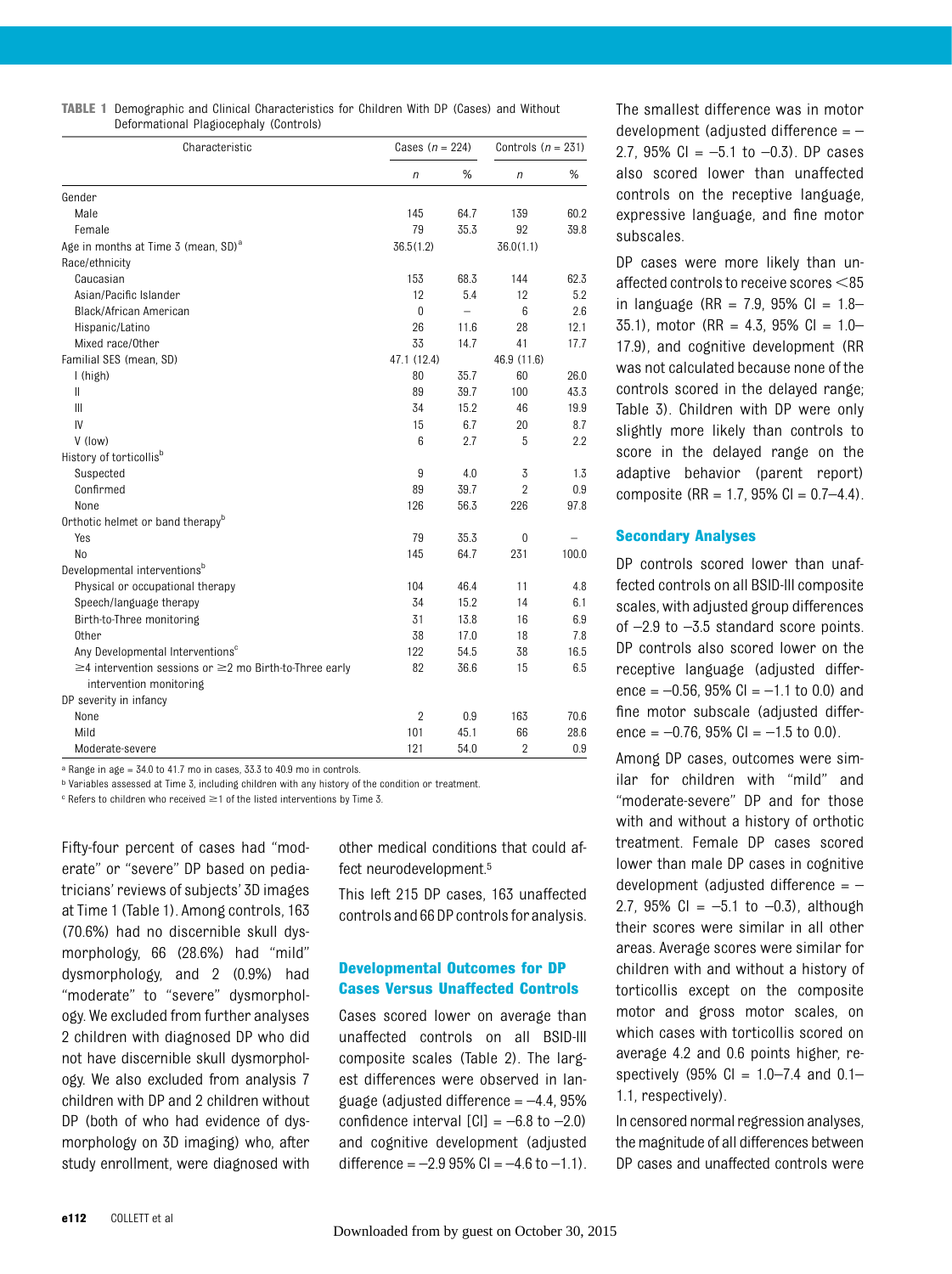TABLE 2 Average Standardized<sup>a</sup> BSID-III Scores and Adjusted<sup>b</sup> Group Comparisons for Children With DP (Cases) and Without DP (Controls) $c$ 

| <b>BSID-III Domain</b>           | Cases, $n = 215$<br>mean (SD) | Controls. $n = 163$<br>mean (SD) | Case vs unaffected control differences |        |        |          |
|----------------------------------|-------------------------------|----------------------------------|----------------------------------------|--------|--------|----------|
|                                  |                               |                                  |                                        | 95% CI |        |          |
|                                  |                               |                                  | Adj. diff.                             | Lower  | Upper  | P value  |
| Cognitive <sup>d</sup>           | 97.3 (8.3)                    | 99.4 (8.2)                       | $-2.9$                                 | $-4.6$ | $-1.1$ | .001     |
| Language <sup>d</sup>            | 105.0 (11.9)                  | 108.7 (10.8)                     | $-4.4$                                 | $-6.8$ | $-2.0$ | < 0.0005 |
| Receptive language <sup>a</sup>  | 10.9(2.1)                     | 11.3(1.9)                        | $-0.6$                                 | $-1.1$ | $-0.2$ | .005     |
| Expressive language <sup>d</sup> | 10.8(2.2)                     | 11.6(2.1)                        | $-0.9$                                 | $-1.3$ | $-0.4$ | < 0.0005 |
| Motor <sup>d</sup>               | 100.4(11.1)                   | 102.5 (10.5)                     | $-2.7$                                 | $-5.1$ | $-0.3$ | .030     |
| Fine motor <sup>d</sup>          | 10.6(2.4)                     | 11.1(2.3)                        | $-0.6$                                 | $-1.1$ | $-0.1$ | .022     |
| Gross motor <sup>d</sup>         | 9.5(1.8)                      | 9.7(1.9)                         | $-0.3$                                 | $-0.7$ | 0.1    | .185     |
| Adaptive behavior <sup>e</sup>   | 101.1 (13.9)                  | 104.8 (13.0)                     | $-4.0$                                 | $-7.0$ | $-0.9$ | .011     |

a Standard scores for the cognitive, language, motor, and adaptive behavior composite scales have a normative mean of 100 and SD of 15. Scaled scores for the receptive language, expressive language, fine motor, and gross motor subscales have a normative mean of 10 and SD of 3.

b Adjusted for child age (in mo), gender, SES (Hollingshead total, measured continuously), and ethnicity (white, non-Hispanic vs nonwhite or Hispanic).

c Data were dropped for 2 children in the DP group who did not have evidence of DP based on clinician ratings of 3D head photographs and 68 children in the non-DP group who had mild or greater posterior skull flattening or asymmetry. Data were also dropped for 7 children with DP and 2 children without DP who were diagnosed with medical conditions with developmental implications after enrollment in the study.

d Scores rated as "invalid" by the examiner were dropped from analyses. At Time 3, cognitive scores were rated invalid for 1 child without DP; language scores were rated invalid for 3 children without DP; and motor scores were rated invalid for 1 child with DP and 5 children without DP.

e Adaptive behavior data were missing for 31 children with DP and 18 children without DP at Time 3. Another 3 children with DP and 3 children without DP were not seen for a clinic assessment, and only parent-reported adaptive behavior data were available.

| <b>TABLE 3</b> Percentage of Children With DP (Cases) and Without DP (Controls) <sup>a</sup> Who Received |
|-----------------------------------------------------------------------------------------------------------|
| Standard Scores $<$ 85 on the BSID-III and Adjusted RR $^{\circ}$                                         |

| <b>BSID-III domain</b>   |                   | Percent Delayed (Standard Score <85) |           | Adjusted RR                |       |  |
|--------------------------|-------------------|--------------------------------------|-----------|----------------------------|-------|--|
|                          |                   |                                      | <b>RR</b> | 95% Confidence<br>Interval |       |  |
|                          | Cases $(n = 215)$ | Controls $(n = 163)$                 |           | Lower                      | Upper |  |
| Cognitive <sup>c,d</sup> | 3.1               | 0.0                                  |           |                            |       |  |
| Language <sup>c</sup>    | 5.3               | 1.2                                  | 7.9       | 1.8                        | 35.1  |  |
| Motor <sup>c</sup>       | 5.8               | 1.8                                  | 4.3       | 1.0                        | 17.9  |  |
| Adaptive <sup>e</sup>    | 6.2               | 4.8                                  | 1.7       | 0.7                        | 4.4   |  |

a Data were dropped for 2 children in the DP group who did not have evidence of DP based on clinician ratings of 3D head photographs, and 68 children in the non-DP group who had mild or greater posterior skull flattening or asymmetry. Data were also dropped for 7 children with DP and 2 children without DP who were diagnosed with medical conditions with developmental implications after enrollment in the study.

b Adjusted for child age (in mo), gender, SES (Hollingshead total, measured continuously), and ethnicity (white, non-Hispanic vs nonwhite or Hispanic).

c Scores rated as "invalid" by the examiner were dropped from analyses. At Time 3, cognitive scores were rated invalid for 1 child without DP; language scores were rated invalid for 3 children without DP; and motor scores were rated invalid for 1 child with DP and 5 children without DP.

 $d$  RR was not calculated for cognitive scores given that no children in the unaffected control group scored  $<$ 85.

e Adaptive behavior data were missing for 31 children with DP and 18 children without DP at Time 3. Another 3 children with DP and 3 children without DP were not seen for a clinic assessment, and only parent reported adaptive behavior data were available.

greater after accounting for the estimated effects of developmental interventions. Group differences favoring controls increased by 2.0 to 3.3 standard score points on the BSID-III composites and 0.6 to 0.7 scaled score points on BSID-III subscales.

#### **DISCUSSION**

Children with a history of DP continued to score lower than unaffected controls on the BSID-III at age 36 months. Importantly, this observation is based on a sample from which we excluded cases and controls with conditions that ele-

vate the risk of developmental delays (eg, prematurity, sensory impairments). We observed few differences among DP cases as a function of clinical and demographic characteristics. Consistent with the study by Miller and Clarren,<sup>12</sup> a large proportion of children with DP received developmental services in the community. Assuming even a modest treatment effect, use of interventions likely reduced the magnitude of observed group differences, as is suggested by our findings using censored normal regression analyses. Finally, "DP controls" (ie, infants enrolled as healthy controls without previously diagnosed DP, but later found to have skull dysmorphology on 3D imaging) consistently scored lower on the BSID-III than unaffected controls. This suggests that the association between DP and development is not due merely to bias in patients referred to a specialty clinic.

These observations are consistent with comparisons at ages 7 and 18 months in this cohort,5,10 and they provide the first evidence of a persistent association between DP and development in preschoolers using clinician-administered assessments. Although the strength of the association between DP and development is relatively modest, its clinical relevance is suggested by the consistency of this association over time and the persistence of group differences despite the high proportion of children with DP who received developmental intervention. Compared with those observed during infancy, group differences in gross motor development were diminished, whereas differences persisted or increased in language and cognition. This specificity may reflect the nature of the developmental interventions received because physical and occupational therapy were the most common interventions (46.4% of cases, compared with 4.8% of controls) and may have ameliorated motor deficits.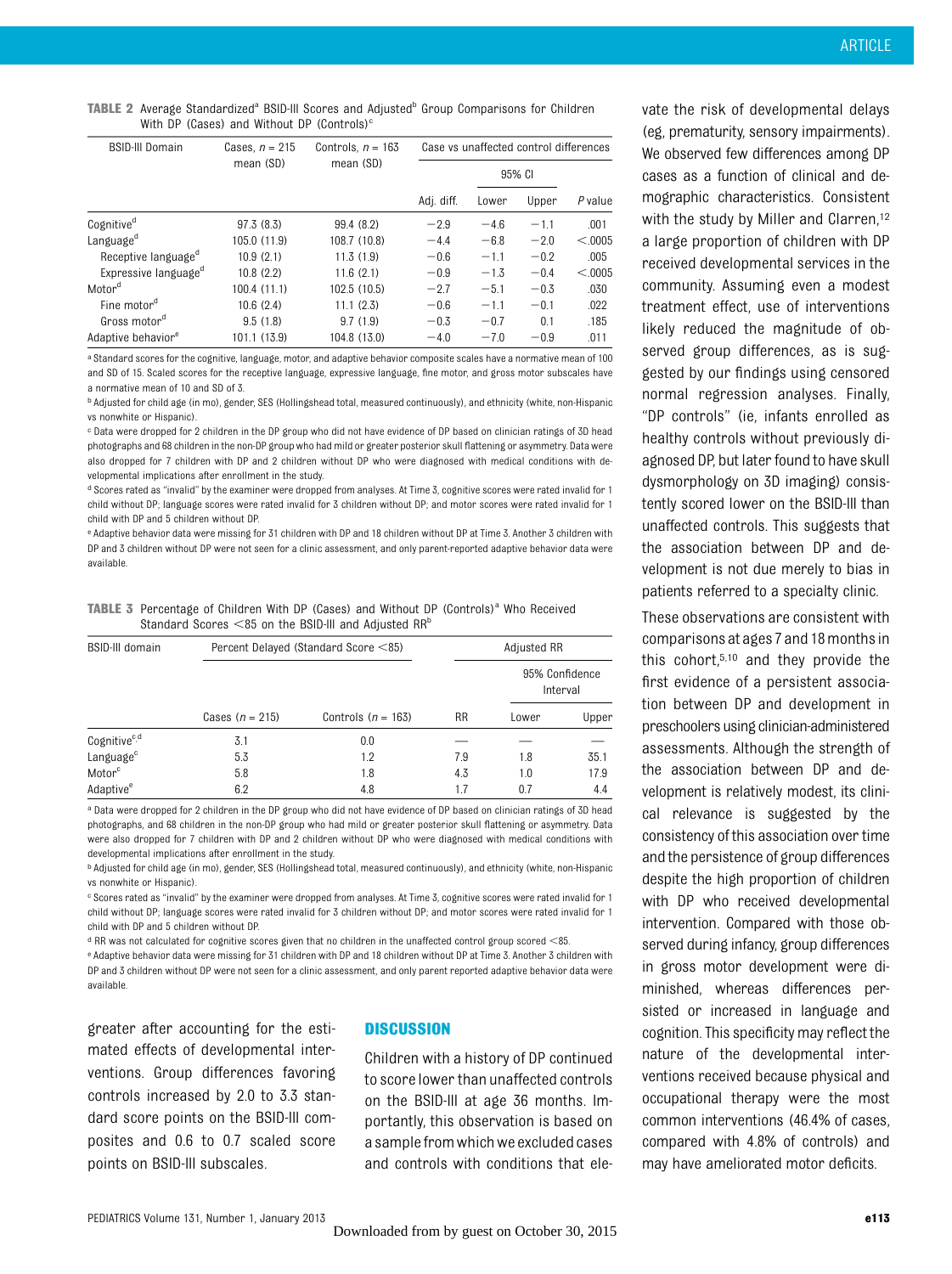We know of only 1 other study that tracked the development of children with DP to preschool age, $11$  which relied on parent-reported developmental outcomes and test norms for comparison. In that study, 11% of children with DP aged 3 to 5 years scored in the "delayed" range relative to test norms on the Ages and Stages Questionnaire.19 One risk when relying on test norms for comparison is that research participants may differ from the normative sample in characteristics that are associated with development (eg, SES), potentially leading to an underestimation of the risk of scoring below a clinical cutoff relative to demographically similar peers. In our sample, few children scored in the "atrisk" range compared with the proportion indicated by test norms (see Table 3), likely reflecting the middle to high SES of the families in our sample and the exclusion of children with known neurodevelopmental liabilities. Nonetheless, children with DP in this study were ∼2 to 8 times more likely to receive "at-risk" scores than unaffected controls, and we would expect the absolute percentage of delayed children with DP to be higher in samples with broader representation of SES.

Although we cannot rule out DP as the cause of developmental delays, a more parsimonious explanation for the observed case-control differences is the reverse: infants with early developmental risk are more apt to develop DP. There is some evidence for this possibility in population-based studies,<sup>2</sup> and the high prevalence of previously undiagnosed medical conditions that emerged in our sample of children with DP suggests an underlying developmental liability that preceded skull deformation. It may be that DP is the result of the interaction between

positioning practices and neurodevelopmental vulnerability. Although the majority of children are now placed in supine position for sleep, only a minority develop DP. Those with developmental concerns, who may be less able to reposition themselves, may be more likely to develop skull deformation. This idea is consistent with data reported by Fowler et al<sup>6</sup> who found that infants with DP were more likely than controls to have abnormal muscle tone on neurologic exams. DP might therefore serve as a physical "marker" of developmental risk, evident before delays are fully manifest and testable, which could be used to identify children who need additional evaluation and intervention.

That the severity of DP in infancy was unrelated to developmental outcomes at Time 3 argues further against the notion that DP causes later developmental delays. Using the model proposed here, it may be that early neurodevelopmental concerns place an infant at riskfor some degree of DP, with severity of deformation mediated by parents' positioning practices. Or parents may be better motivated to participate in repositioning and other exercises when their child's skull deformity is severe, with beneficial effects on later development.

Strengths of this study included objective measures of development, 3D imaging of children with and without diagnosed DP to identify skull dysmorphology, the inclusion of demographically similarcontrolsforcomparison, and an excellent retention rate. Limitations include recruitment of participants through a specialty craniofacial clinic (DP cases) and via a participant pool (controls), rather than populationbased sampling. Children in both samples might differ from the general

populationinwaysthatwouldbedifficult to measure but that might nonetheless affect developmental outcomes. Furthermore, the participation rate among children with DP was lower than desired, in part because of the requirement that families be seen for the study  $\leq$ 4 weeks after the child's diagnosis. However, we did not find evidence of participation bias as a function of demographic (eg, SES) or clinical (eg, DP severity) variables.10 The rate of developmental intervention might have been elevated by feedback provided to participants as part of this study. We provided all families with feedback regarding their child's BSID-III scores, and when children scored in the "at-risk" range on the BSID-III we recommended follow-up with the child's primary care provider. This likely prompted some families who otherwise would not have received assessment to seek out developmental intervention in the community. However, this should have had a similar effect on families in both groups, and therefore does not account for the disparity between DP cases and controls. Moreover, censored regression analyses suggested that accounting for this source of bias would only magnify the observed differences.

#### **CONCLUSIONS**

Developmental differences between children with and without DP persist through age 36 months. Additional study is needed to determine whether these differences continue in schoolaged children and to confirm these findings in prospectively studied population-based samples. In the meantime, we encourage clinicians to provide developmental screening and monitoring for infants with DP and to offer early intervention services when warranted.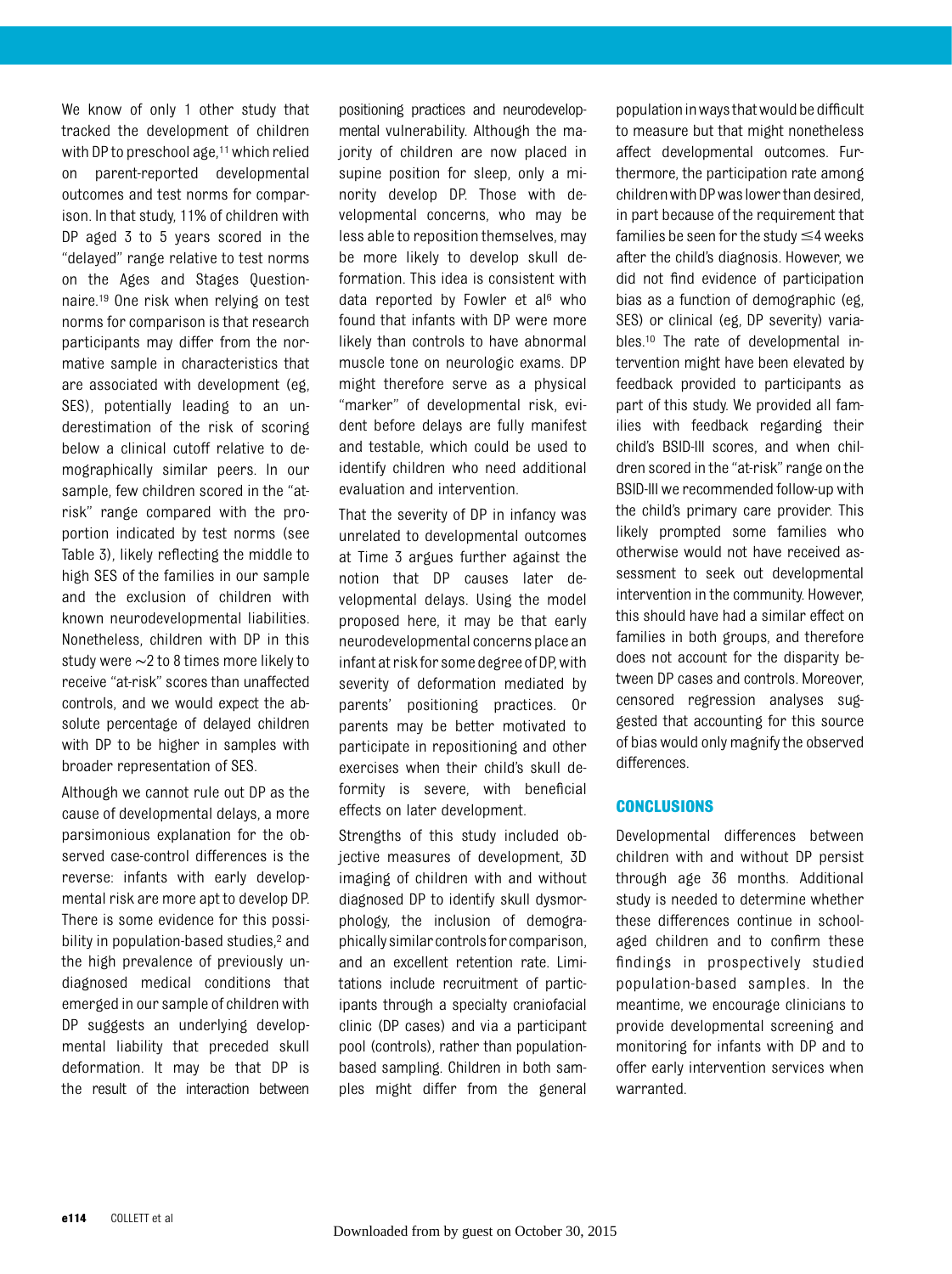#### **REFERENCES**

- 1. Argenta LC, David LR, Wilson JA, Bell WO. An increase in infant cranial deformity with supine sleeping position. J Craniofac Surg. 1996;7(1):5–11
- 2. McKinney CM, Cunningham ML, Holt VL, Leroux B, Starr JR. Characteristics of 2733 cases diagnosed with deformational plagiocephaly and changes in risk factors over time. Cleft Palate Craniofac J. 2008;45 (2):208–216
- 3. Kane AA, Mitchell LE, Craven KP, Marsh JL. Observations on a recent increase in plagiocephaly without synostosis. Pediatrics. 1996;97(6 pt 1):877–885
- 4. Turk AE, McCarthy JG, Thorne CH, Wisoff JH. The "back to sleep campaign" and deformational plagiocephaly: is there cause for concern? J Craniofac Surg. 1996;7(1): 12–18
- 5. Collett BR, Starr JR, Kartin D, et al. Development in toddlers with and without deformational plagiocephaly. Arch Pediatr Adolesc Med. 2011;165(7):653–658
- 6. Fowler EA, Becker DB, Pilgram TK, Noetzel M, Epstein J, Kane AA. Neurologic findings in infants with deformational plagiocephaly. J Child Neurol. 2008;23(7): 742–747
- 7. Hutchison BL, Stewart AW, Mitchell EA. Characteristics, head shape measurements and developmental delay in 287 consecutive infants attending a plagiocephaly clinic. Acta Paediatr. 2009;98(9): 1494–1499
- 8. Kennedy E, Majnemer A, Farmer JP, Barr RG, Platt RW. Motor development of infants with positional plagiocephaly. Phys Occup Ther Pediatr. 2009;29(3):222–235
- 9. Kordestani RK, Panchal J. Neurodevelopment delays in children with deformational plagiocephaly. Plast Reconstr Surg. 2006;118(3):808–809, author reply 809–810
- 10. Speltz ML, Collett BR, Stott-Miller M, et al. Case-control study of neurodevelopment in deformational plagiocephaly. Pediatrics. 2010;125(3). Available at: www.pediatrics. org/cgi/content/full/125/3/e537
- 11. Hutchison BL, Stewart AW, Mitchell EA. Deformational plagiocephaly: a follow-up of head shape, parental concern and neurodevelopment at ages 3 and 4 years. Arch Dis Child. 2011;96(1):85–90
- 12. Miller RI, Clarren SK. Long-term developmental outcomes in patients with deformational plagiocephaly. Pediatrics. 2000;

105(2). Available at: www.pediatrics.org/ cgi/content/full/105/2/E26

- 13. Steinbok P, Lam D, Singh S, Mortenson PA, Singhal A. Long-term outcome of infants with positional occipital plagiocephaly. Childs Nerv Syst. 2007;23(11):1275–1283
- 14. Bayley N. Manual for the Bayley Scales of Infant and Toddler Development. 3rd ed. San Antonio, TX: The Psychological Corporation; 2006
- 15. Leppig KA, Werler MM, Cann CI, Cook CA, Holmes LB. Predictive value of minor anomalies. I. Association with major malformations. J Pediatr. 1987;110(4):531–537
- 16. Hollingshead AB. Four Factor Index of Social Status. New Haven, CT: Yale University; 1975
- 17. Tobin MD, Sheehan NA, Scurrah KJ, Burton PR. Adjusting for treatment effects in studies of quantitative traits: antihypertensive therapy and systolic blood pressure. Stat Med. 2005;24(19):2911–2935
- 18. StataCorp. Stata Statistical Software; Release 12. College Station, TX: StataCorp LP
- 19. Squires J, Twombly E, Bricker D, Potter R. Behavior—Ages & Stages Questionnaires. 3rd ed. Eugene, OR: University of Oregon, Center on Human Development; 2009

(Continued from first page)

www.pediatrics.org/cgi/doi/10.1542/peds.2012-1779

doi:10.1542/peds.2012-1779

Accepted for publication Sep 17, 2012

Address correspondence to Brent R. Collett, PhD, Seattle Children's Research Institute, 2001 8th Ave, Suite 600, Mailstop CW8-6, Seattle, WA 98121. E-mail: [bcollett@u.](mailto:bcollett@u.washington.edu) [washington.edu](mailto:bcollett@u.washington.edu)

PEDIATRICS (ISSN Numbers: Print, 0031-4005; Online, 1098-4275).

Copyright © 2013 by the American Academy of Pediatrics

FINANCIAL DISCLOSURE: The authors have indicated they have no financial relationships relevant to this article to disclose.

FUNDING: This publication was made possible in part by grant 1 R01 HD046565 from the National Institute of Child Health and Human Development (NICHHD) to Dr Speltz and grant 1 UL1 RR025014 from the National Center for Research Resources (NCRR), components of the National Institutes of Health (NIH). Its contents are solely the responsibility of the authors and do not necessarily represent the official view of NICHHD, NCRR, or NIH. Funded by the National Institutes of Health (NIH).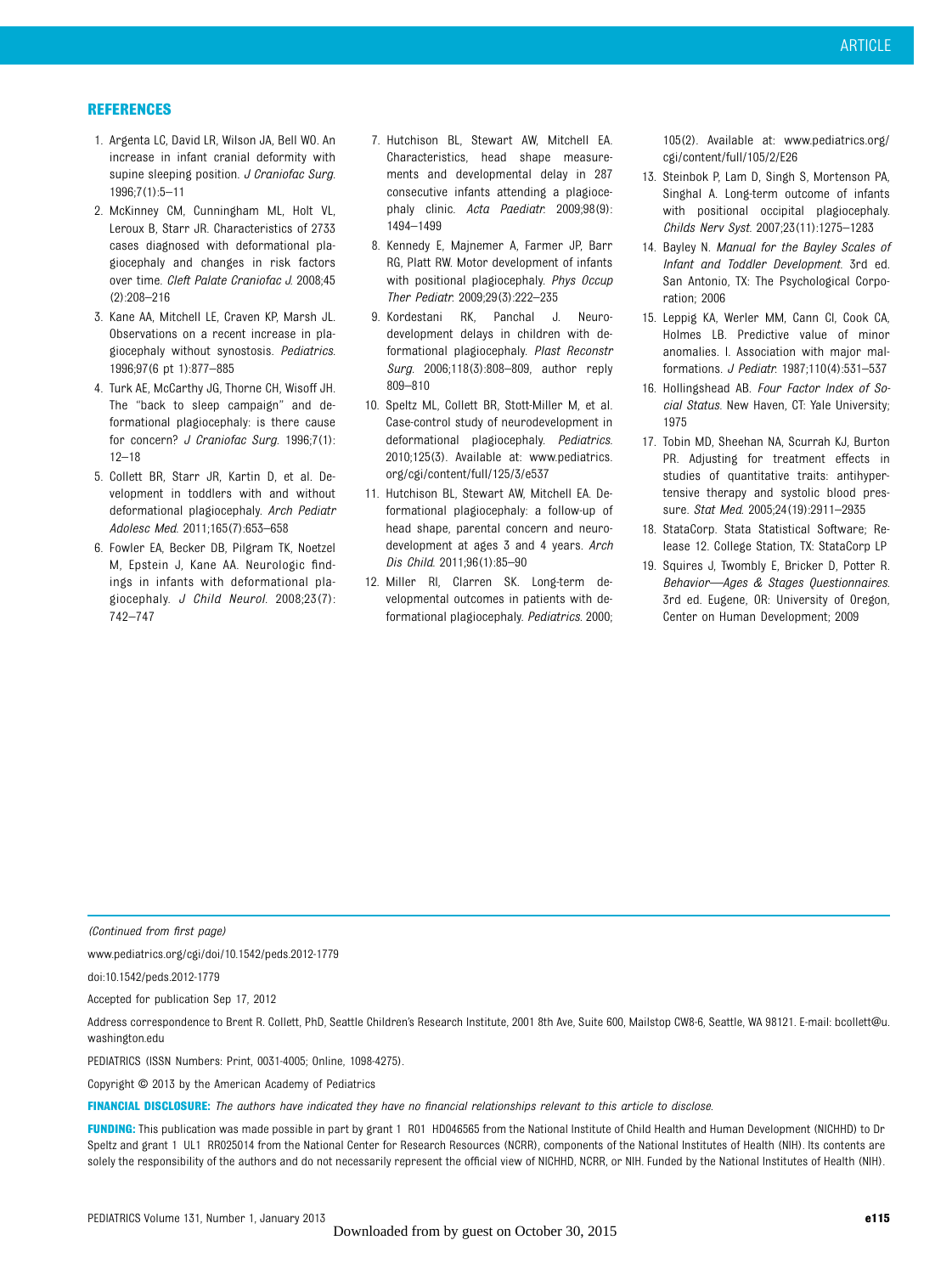#### DOI: 10.1542/peds.2012-1779 *Pediatrics* 2013;131;e109; originally published online December 24, 2012; Cunningham and Matthew L. Speltz Brent R. Collett, Kristen E. Gray, Jacqueline R. Starr, Carrie L. Heike, Michael L. **Development at Age 36 Months in Children With Deformational Plagiocephaly**

| Updated Information $\&$<br><b>Services</b> | including high resolution figures, can be found at:<br>$\/$ content $/$ 131 $/$ 1 $/$ e109.full.html                                                                                             |
|---------------------------------------------|--------------------------------------------------------------------------------------------------------------------------------------------------------------------------------------------------|
| <b>References</b>                           | This article cites 15 articles, 5 of which can be accessed free<br>at:<br>$\/$ content $/131/1/e109$ .full.html#ref-list-1                                                                       |
| <b>Citations</b>                            | This article has been cited by 4 High Wire-hosted articles:<br>/content/131/1/e109.full.html#related-urls                                                                                        |
| <b>Subspecialty Collections</b>             | This article, along with others on similar topics, appears in<br>the following collection(s):<br><b>Developmental/Behavioral Pediatrics</b><br>/cgi/collection/development:behavioral_issues_sub |
| Permissions & Licensing                     | Information about reproducing this article in parts (figures,<br>tables) or in its entirety can be found online at:<br>/site/misc/Permissions(xhtml)                                             |
| <b>Reprints</b>                             | Information about ordering reprints can be found online:<br>$\sqrt{\text{site}}$ /misc/reprints.xhtml                                                                                            |

rights reserved. Print ISSN: 0031-4005. Online ISSN: 1098-4275. Grove Village, Illinois, 60007. Copyright  $\acute{\text{o}}$  2013 by the American Academy of Pediatrics. All and trademarked by the American Academy of Pediatrics, 141 Northwest Point Boulevard, Elk publication, it has been published continuously since 1948. PEDIATRICS is owned, published, PEDIATRICS is the official journal of the American Academy of Pediatrics. A monthly





DEDICATED TO THE HEALTH OF ALL CHILDREN<sup>™</sup>